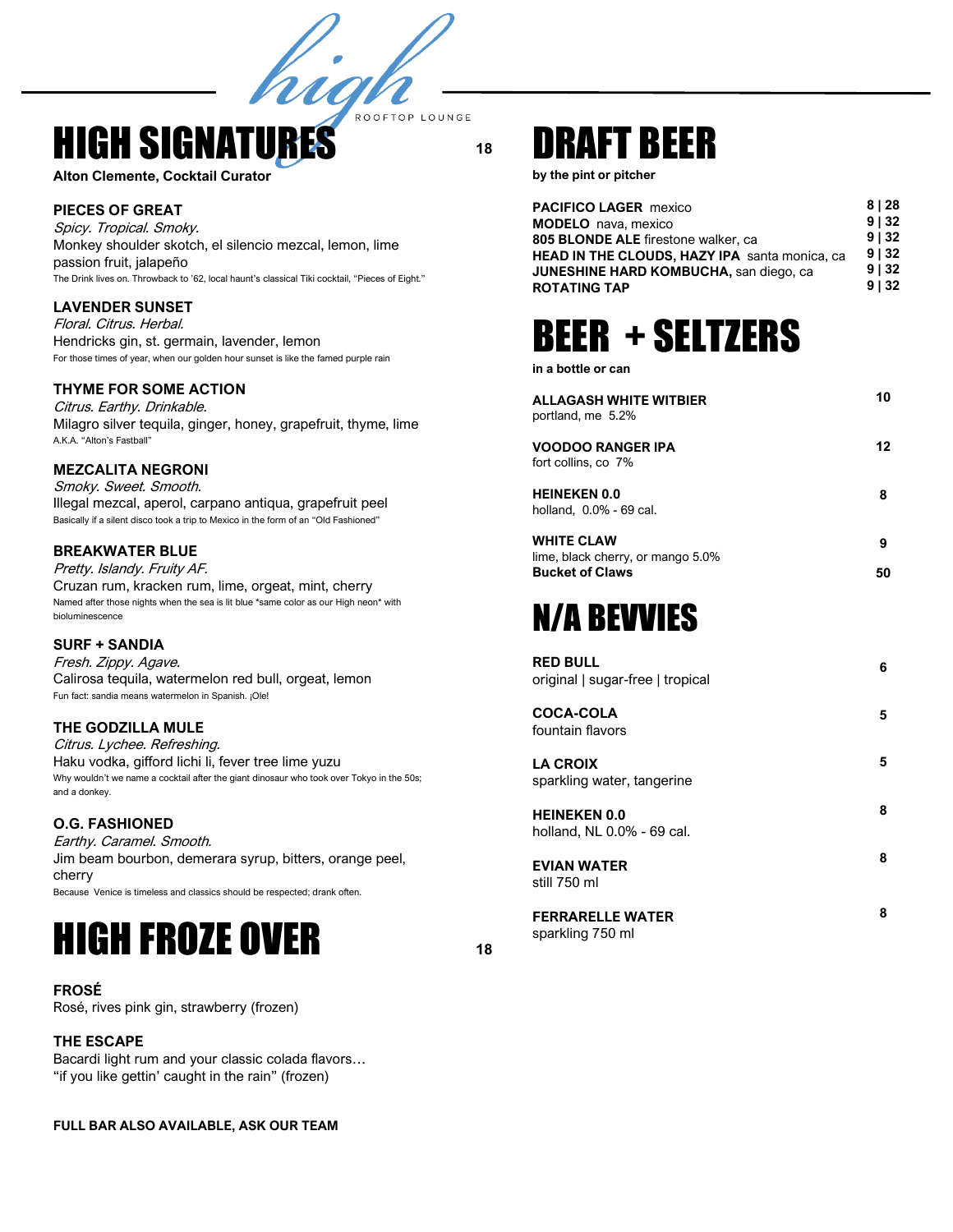### WINE LIST RED WINE

| ROOFTOP LOUNGE |  |
|----------------|--|
|                |  |

| (S<br><b>SALCHETTO</b><br>sangiovese, chianti, italy '20                     | 14   58 |
|------------------------------------------------------------------------------|---------|
| <b>LION DE TANESSE</b><br>merlot-cab, bordeaux sup, france '18               | 14   58 |
| <b>JULES DU SOUZY</b><br>GSM Blend, cotes-du-rhone, france '19               | 12 48   |
| <b>TREANA</b><br>cabernet sauvignon, paso robles, ca '18                     | 16   67 |
| <b>JOYCE</b><br>pinot noir, santa barbara county ca '20                      | 18   72 |
| <b>RED WINE - BOTTLES</b>                                                    |         |
| <b>BODEGAS VENTA LA VEGA GARNA</b><br>garnaceha/syrah, spain '19             | 50      |
| <b>JULES DU SOUZY</b><br>pinot noir, bourgogne, france '17                   | 60      |
| <b>AMALAYA MALBEC</b><br>mendoza, argentina '17                              | 62      |
| <b>ZYME "REVERIE"</b><br>red blend, veneto, italy '18                        | 65      |
| <b>MOON WALKER CELLARS</b><br>Syrah, santa barbara, ca '09                   | 65      |
| <b>FERRARI CARANO</b><br>merlot, sonoma, ca '18                              | 70      |
| DOMAINE DE GRAND PRE "T-REX"<br>gamay, morgon, france '18                    | 70      |
| <b>BRUMA "PLAN B"</b><br>red blend, mexico '19                               | 75      |
| <b>PEPI LIGNANA "IL CUCCHETTO"</b><br>cabernet sauvignon, toscana, italy '13 | 80      |
| <b>DARMS LANE FORTUNE "1621"</b><br>cabernet sauvignon, napa, ca '18         | 80      |
| <b>CHATEAU COUTELIN-MERVILLE</b><br>bordeaux blend, st. estephe, france '16  | 85      |
| <b>EL PINO CLUB "THE CUSP"</b><br>pinot noir, russian river, ca '18          | 90      |
| <b>SEA SMOKE "TEN"</b><br>pinot noir, santa rita hills, ca '19               | 150     |
| <b>OPUS ONE "OUVERTURE"</b>                                                  |         |

cabernet sauvignon, napa valley, ca '19

**250**

### WHITE + ROSÉ WINE

| <b>BOLLINI</b><br>pinot grigio   trentino, italy '18                                    | 14   58  |
|-----------------------------------------------------------------------------------------|----------|
| <b>VITAE</b><br>sauv blanc   bordeaux, france '20                                       | 15   62  |
| <b>NEYERS</b><br>chardonnay   carneros, ca '18                                          | 22   85  |
| <b>L'INCONTOURNABLE</b><br>rosé   pays d'oc, france '20                                 | 14   58  |
| <b>WHITE – BOTTLES</b>                                                                  |          |
| <b>AUGUST KESSELER</b><br>riesling, rheingau, germany '18                               | 50       |
| <b>JULES DU SOUZY</b><br>chardonnay, burgundy, france '19                               | 50       |
| <b>GIORDANO LOMBARDO</b><br>cortese de gavi, italy '19                                  | 55       |
| <b>JOYCE</b><br>chardonnay, monterey, ca '19                                            | 60       |
| <b>BRUMA "PLAN B"</b><br>sauvignon blanc, mexico '20                                    | 65       |
| <b>DOMAINE AUCHERE</b><br>sauvignon blanc, sancerre, france '20                         | 75       |
| PATZ & HALL "DUTTON RANCH"<br>chardonnay, russian river, ca '17                         | 80       |
| <b>BUBBLES</b>                                                                          |          |
| <b>CASA DI MALIA</b><br>prosecco   italy                                                | 13   50  |
| <b>BARON DE SEILLAC BRUT ROSE</b><br>sparkling wine   france                            | 14   55  |
| <b>MONTHUYS PERE ET FILS BRUT</b> "reserve"<br>champagne   france                       | 18   80  |
| <b>MOET &amp; CHANDON IMPERIAL BRUT ROSÉ</b><br>champagne   france                      | 24   150 |
| <b>BUBBLES - BOTTLES</b><br><b>MOET&amp;CHANDON IMPERIAL BRUT</b><br>champagne   france | 130      |
| <b>RUINART BLANC DE BLANCS</b><br>champagne   France                                    | 150      |
| <b>CHAMPAGNE TELMONT "RESERVE BRUT"</b><br>champagne   France                           | 150      |
| <b>VEUVE CLICQUOT YELLOW LABEL BRUT</b><br>champagne   france                           | 160      |
| <b>VEUVE CLICQUOT BRUT ROSÉ</b><br>champagne   france                                   | 165      |
| <b>DOM PÉRIGNON</b>                                                                     | ccn      |

champagne | France